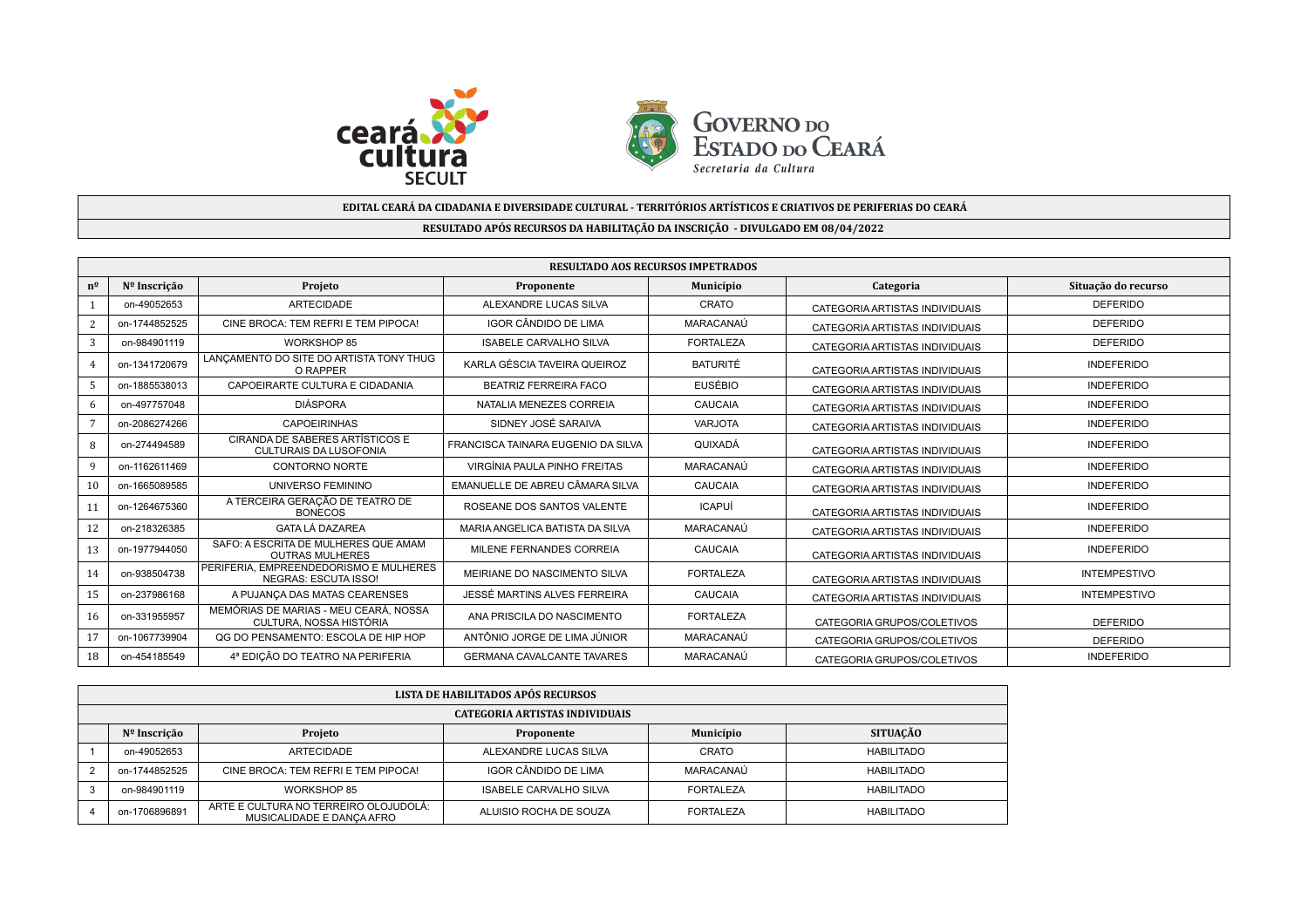| 5              | on-1440570845 | MULHERES CARNAVAIS - MEMÓRIAS FEMININAS<br>E SOLARES DO MEU MARACATU                                                                            | ANA KAROLINE NUNES DA SILVA                          | <b>FORTALEZA</b> | <b>HABILITADO</b> |
|----------------|---------------|-------------------------------------------------------------------------------------------------------------------------------------------------|------------------------------------------------------|------------------|-------------------|
| 6              | on-289040325  | EXÚ REI DAS SETE ENCRUZILHADAS                                                                                                                  | ANTONIO JEFFERSON FELIX DE<br><b>ANDRADE</b>         | <b>FORTALEZA</b> | <b>HABILITADO</b> |
| $\overline{7}$ | on-204560705  | CAPOEIRA NA COMUNIDADE - GINGANDO E<br><b>EDUCANDO</b>                                                                                          | ANTÔNIO WAGNER VALERIANO DA<br><b>SILVA</b>          | <b>FORTALEZA</b> | <b>HABILITADO</b> |
| 8              | on-1792416992 | CAFÉ COM ELAS                                                                                                                                   | ARIANA FREITAS ALVES                                 | <b>FORTALEZA</b> | <b>HABILITADO</b> |
| 9              | on-903240587  | <b>LAMENTO TANTO</b>                                                                                                                            | ARTUR PEREIRA GOMES NETO                             | <b>FORTALEZA</b> | <b>HABILITADO</b> |
| 10             | on-314857174  | <b>GRITO DA PERIFERIA!</b>                                                                                                                      | CAIO CIRIACO LIMA                                    | CAMOCIM          | <b>HABILITADO</b> |
| 11             | on-1265900861 | OKAN MIMÓ - UM CORAÇÃO DE TERREIRO                                                                                                              | CAMILA DE FÁTIMA BARROS DIAS                         | <b>FORTALEZA</b> | <b>HABILITADO</b> |
| 12             | on-1179652327 | PERIFERIA AFROFUTURISTA: EM CORDÉIS,<br>AUTORES NEGROS DA PERIFERIA APRESENTAM<br>HISTÓRIAS A PARTIR DE UMA PERIFERIA NEGRA<br>E REVOLUCIONÁRIA | CARLOS AUGUSTO DA SILVA                              | <b>FORTALEZA</b> | <b>HABILITADO</b> |
| 13             | on-451759642  | EU SOU O NEGOCASSIO: O PRÓXIMO DRAGÃO                                                                                                           | CÁSSIO SINUÊ JACINTO LOPES                           | <b>FORTALEZA</b> | <b>HABILITADO</b> |
| 14             | on-2093377420 | <b>BOMB JARDIM</b>                                                                                                                              | CASSIUS MARCELLUS SENA DO VALE                       | <b>FORTALEZA</b> | <b>HABILITADO</b> |
| 15             | on-2099790452 | CINECLUBE "TERREIRADA CULTURAL"                                                                                                                 | CICERO ANDERSON ALVES MATIAS                         | <b>BARBALHA</b>  | <b>HABILITADO</b> |
| 16             | on-1775967594 | FOTOGRAFIA URBANA: O COTIDIANO DA<br>POPULAÇÃO DA PERIFERIA DO ALTO DA PENHA<br>DO CRATO/CE.                                                    | CLARA GABRIELLE DE FRANÇA SILVA                      | CRATO            | <b>HABILITADO</b> |
| 17             | on-922044180  | CONEXÕES NEGRAS PERIFÉRICAS                                                                                                                     | DANÚBIO MORENO DANTAS DA SILVA                       | QUIXADÁ          | <b>HABILITADO</b> |
| 18             | on-1819241521 | CINE DAQ: UM CINEMA NA COMUNIDADE                                                                                                               | DAVI ARRUDA QUARESMA                                 | <b>JAGUARIBE</b> | <b>HABILITADO</b> |
| 19             | on-222590921  | 13 QUEIMA DO JUDAS DE MORRO BRANCO                                                                                                              | DIMAS DA SILVA OLIVEIRA                              | <b>BEBERIBE</b>  | <b>HABILITADO</b> |
| 20             | on-1195644917 | ARTE DE TERREIRO (À MARGEM DO RIO)                                                                                                              | DJACI JOSÉ MORAIS ALVES                              | <b>FORTALEZA</b> | <b>HABILITADO</b> |
| 21             | on-823206779  | <b>FOTOLATA</b>                                                                                                                                 | DJAIR RODRIGUES SILVA JÚNIOR                         | <b>FORTALEZA</b> | <b>HABILITADO</b> |
| 22             | on-1098257464 | VAI DAR CERTO - SARAU DIVERSO                                                                                                                   | EMERSON DE OLIVEIRA BRITO                            | <b>FORTALEZA</b> | <b>HABILITADO</b> |
| 23             | on-1325887749 | LENDO PELO RAP                                                                                                                                  | EMILIANE VIRGINIA TEIXEIRA DE<br><b>ANDRADE</b>      | <b>FORTALEZA</b> | <b>HABILITADO</b> |
| 24             | on-1851799082 | GAMBIARRA TECNOLÓGICA SOLIDÁRIA                                                                                                                 | ERIC DOS SANTOS BARBOSA                              | <b>FORTALEZA</b> | <b>HABILITADO</b> |
| 25             | on-1311668269 | <b>BATALHA DA VISTA</b>                                                                                                                         | ERIVAN BARBOSA SALES                                 | <b>FORTALEZA</b> | <b>HABILITADO</b> |
| 26             | on-112412084  | ARTE EM MOVIMENTO                                                                                                                               | <b>FRANCIELY RAMOS MATEUS</b>                        | <b>FORTALEZA</b> | <b>HABILITADO</b> |
| 27             | on-756441535  | CEROL E NAVALHA                                                                                                                                 | FRANCILENE SILVA NASCIMENTO                          | SOBRAL           | <b>HABILITADO</b> |
| 28             | on-867972941  | O MAR, A PESCA E A JANGADA                                                                                                                      | FRANCISCA JUCICLEA DA COSTA DE<br>SOUZA RODRIGUES    | <b>FORTALEZA</b> | <b>HABILITADO</b> |
| 29             | on-1046283873 | SOBRE O CHÃO DE TUCUNS                                                                                                                          | <b>FRANCISCO BRUNO MARQUES FÉLIX</b>                 | MARACANAÚ        | <b>HABILITADO</b> |
| 30             | on-1283547220 | PROTEJA SUA MEMÓRIA                                                                                                                             | FRANCISCO CLEBSON DOS SANTOS<br><b>MOURA</b>         | <b>FORTALEZA</b> | <b>HABILITADO</b> |
| 31             | on-2053050303 | PARACURU ACÚSTICO RAP                                                                                                                           | FRANCISCO HIGOR LIMA FELIX                           | PARACURU         | <b>HABILITADO</b> |
| 32             | on-967533521  | PRODUÇÃO DO PODCAST: ENCONTRO HIP-HOP<br>COM JOEL RAPPER BBOY                                                                                   | FRANCISCO JOEL COSTA GOMES                           | <b>SOBRAL</b>    | <b>HABILITADO</b> |
| 33             | on-88562253   | NOSSO TERRITÓRIO TEM HISTÓRIA - EPISÓDIO<br>2: MOVIMENTOS SOCIAIS QUE MARCARAM<br>ÉPOCA.                                                        | FRANCISCO JOSENILDO FERREIRA DO<br><b>NASCIMENTO</b> | <b>FORTALEZA</b> | <b>HABILITADO</b> |
| 34             | on-2000693987 | II MOSTRA SANFONEIROS(AS) DEDOS DE OURO.                                                                                                        | FRANCISCO MARCIO FIRMIANO DA<br><b>SILVA</b>         | <b>FORTALEZA</b> | <b>HABILITADO</b> |
| 35             | on-969044896  | CONECTARTE                                                                                                                                      | FRANCISCO MAURITONI MARTINS                          | <b>FORTALEZA</b> | <b>HABILITADO</b> |
| 36             | on-1631266772 | LITERATURA DAS MARGENS                                                                                                                          | FRANCISCO RÔMULO DOS SANTOS<br><b>BENEVIDES</b>      | <b>FORTALEZA</b> | <b>HABILITADO</b> |
| 37             | on-1216547656 | VIVER DE HIP HOP: MÉTODO PARA ALCANCAR<br>FÃS FINANCIADORES                                                                                     | FREDERICO LUIZ ISACKSSON DE SOUZA                    | <b>FORTALEZA</b> | <b>HABILITADO</b> |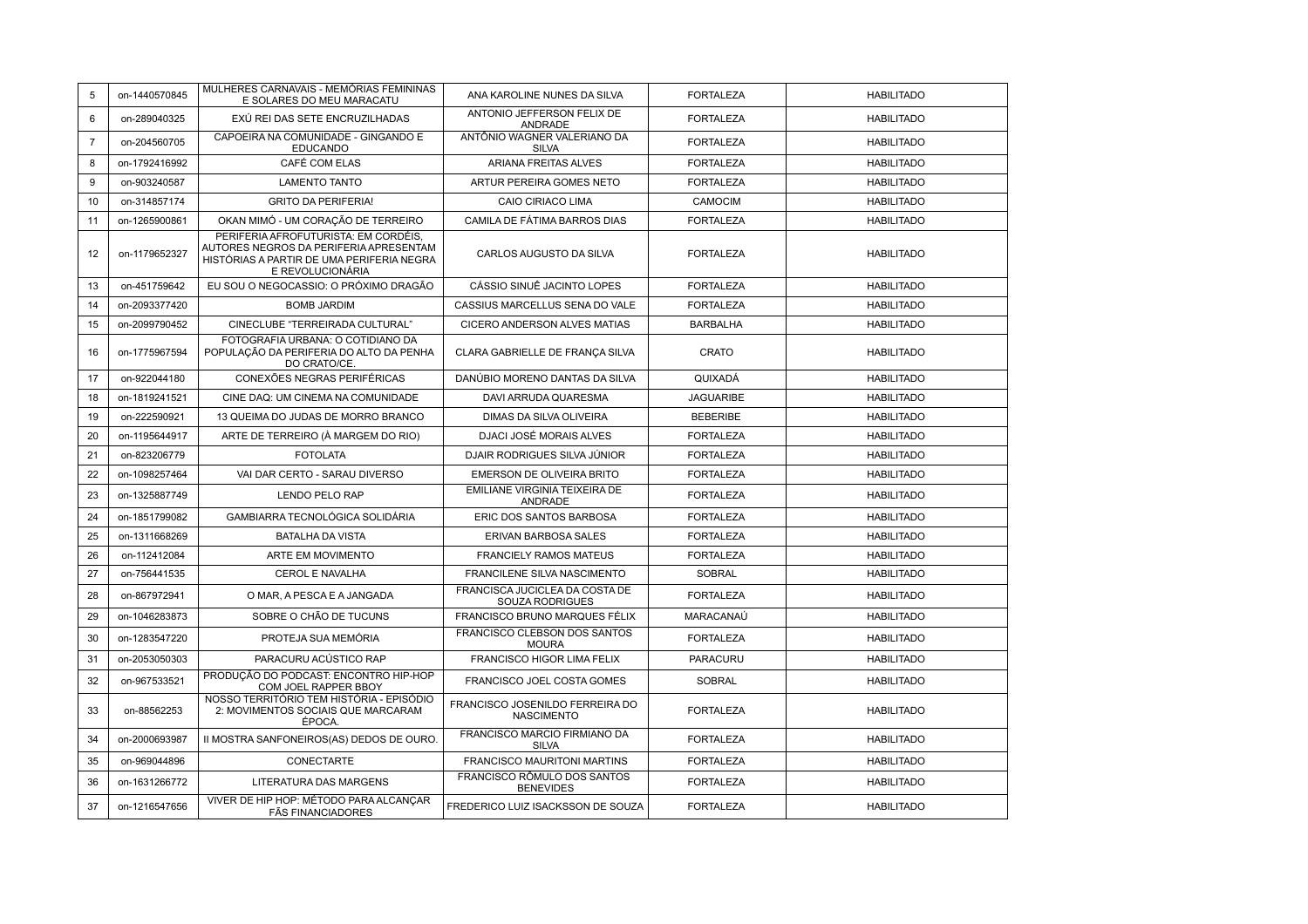| 38 | on-1668290460 | 2ª EDIÇÃO DO FESTIVAL CULTURAL FAVELA NO<br><b>TOPO</b>                                                                                                      | <b>GABRIEL FERREIRA MATOS</b>                  | <b>FORTALEZA</b>         | <b>HABILITADO</b> |
|----|---------------|--------------------------------------------------------------------------------------------------------------------------------------------------------------|------------------------------------------------|--------------------------|-------------------|
| 39 | on-1463037947 | AMOR INTERIOR - TEMPORADA VIRTUAL                                                                                                                            | <b>GABRIELLE GOMES DO VALE</b>                 | <b>FORTALEZA</b>         | <b>HABILITADO</b> |
| 40 | on-486505773  | FORCAOS 2022: CONEXÕES PERIFÉRICAS                                                                                                                           | GLEISON DA SILVA DE SOUSA                      | <b>FORTALEZA</b>         | <b>HABILITADO</b> |
| 41 | on-848656322  | MOSTRANDO O FUNK DA PERIFERIA                                                                                                                                | GLEYSON COSTA DOS SANTOS                       | <b>FORTALEZA</b>         | <b>HABILITADO</b> |
| 42 | on-862999641  | LANCAMENTO DA MÚSICA MELÔ DE APARECIDA<br>- MATEUS FAZENO ROCK                                                                                               | <b>FRANCISCO IZZI VITORIO</b>                  | <b>FORTALEZA</b>         | <b>HABILITADO</b> |
| 43 | on-299250217  | TEXTURAS URBANAS- PUBLICAÇÕES MARGINAIS                                                                                                                      | ÍTALO LEITE SARAIVA SALDANHA                   | <b>FORTALEZA</b>         | <b>HABILITADO</b> |
| 44 | on-1633776925 | INDUMENTÁRIAS DE TERREIROS: CAPACITAÇÃO<br>E CRIAÇÃO DE ROUPAS DE TERREIROS COMO<br>FORMA DE FOMENTO A ECONOMIA CRIATIVA<br>LOCAL DAS MULHERES DE TERREIROS. | JEFFERSON LUCAS GROSSI DO SANTOS               | <b>CRATO</b>             | <b>HABILITADO</b> |
| 45 | on-557526366  | JANELAS DA VILA                                                                                                                                              | JOCILENE RAMOS BASTOS                          | <b>RERIUTABA</b>         | <b>HABILITADO</b> |
| 46 | on-720657820  | MÚSICA NA VILA                                                                                                                                               | JOSE ADRIANO PEREIRA FILHO                     | <b>MILAGRES</b>          | <b>HABILITADO</b> |
| 47 | on-387542483  | RIMAS, VERSOS E ESTÓRIAS                                                                                                                                     | JOSÉ CHARLES SOARES MOREIRA                    | <b>JUAZEIRO DO NORTE</b> | <b>HABILITADO</b> |
| 48 | on-491915344  | OS ENCANTOS DO MEU SAGRADO                                                                                                                                   | JOSÉ GLIUVERLANIO MARTINS ROCHA                | <b>FORTALEZA</b>         | <b>HABILITADO</b> |
| 49 | on-231414770  | FESTIVAL SOM FAVELA                                                                                                                                          | JOSE ISAEL DOS SANTOS                          | <b>MILAGRES</b>          | <b>HABILITADO</b> |
| 50 | on-834690179  | PODCAST VOZES DA MACABOQUEIRA:<br>COMUNICAÇÃO E PROTAGONISMO NO CHÃO DO<br><b>CEARENSE</b>                                                                   | JOSÉ LIRA DUTRA                                | <b>GRANJA</b>            | <b>HABILITADO</b> |
| 51 | on-2145999659 | FORCAOS 2022: CONEXÕES PERIFÉRICAS                                                                                                                           | JOSÉ RODRIGO PAIVA MONTE                       | <b>FORTALEZA</b>         | <b>HABILITADO</b> |
| 52 | on-1686048689 | CARTOGRAFIAS ANCESTRAIS<br><b>MARACANAUENSES</b>                                                                                                             | ZWANGA NYACK                                   | <b>FORTALEZA</b>         | <b>HABILITADO</b> |
| 53 | on-803811080  | MULHERES EMPREENDEDORAS DO CAMPO<br><b>ALEGRE</b>                                                                                                            | JOSEFA COSTA BEZERRA                           | <b>JUAZEIRO DO NORTE</b> | <b>HABILITADO</b> |
| 54 | on-599480689  | FESTIVAL DE CULTURA HIP HOP JANGURUSSU                                                                                                                       | JULIANA MARIA TEIXERA DE MORAES                | <b>FORTALEZA</b>         | <b>HABILITADO</b> |
| 55 | on-181299689  | TERREIRO SONORO: MESTRE ALDENIR, 90 ANOS<br>DE BRINCADEIRA.                                                                                                  | KARINE FREIRE TELES                            | <b>FORTALEZA</b>         | <b>HABILITADO</b> |
| 56 | on-1347429838 | <b>GRAPIXO PRIMITIVO</b>                                                                                                                                     | KLEBSON ALBERTO QUEIROZ DE<br><b>OLIVEIRA</b>  | <b>FORTALEZA</b>         | <b>HABILITADO</b> |
| 57 | on-281704358  | #NASAPIQUEGERA                                                                                                                                               | LARA DA SILVA GOMES                            | <b>FORTALEZA</b>         | <b>HABILITADO</b> |
| 58 | on-1532389481 | "BORA ASSISTIR"                                                                                                                                              | LEANDRO SARAIVA SENA                           | <b>HIDROLÂNDIA</b>       | <b>HABILITADO</b> |
| 59 | on-1155349626 | DESENHO DE ATELIÊ: PERCURSOS<br><b>PERIFÉRICOS</b>                                                                                                           | LEONARDO DO NASCIMENTO GOMES                   | <b>FORTALEZA</b>         | <b>HABILITADO</b> |
| 60 | on-130305065  | ARTE & COMPOSIÇÃO                                                                                                                                            | LÓIS JERÔNIMO ALEXANDRE                        | <b>FORTALEZA</b>         | <b>HABILITADO</b> |
| 61 | on-1607935965 | OFICINA CONSTRUINDO CASINHAS PARA OS<br>PÁSSAROS DA PRAÇA                                                                                                    | LUCAS CORDEIRO VIDAL                           | JUAZEIRO DO NORTE        | <b>HABILITADO</b> |
| 62 | on-1635479274 | CONTOS DE ENCANTOS AFRICANOS                                                                                                                                 | MARCOS ANTONIO RUANN ARRUDA<br><b>HOLANDA</b>  | CRATO                    | <b>HABILITADO</b> |
| 63 | on-1216161420 | MARQUINHOS CALUNGUEIRO                                                                                                                                       | MARCOS ANTÔNIO SILVA DE ARAÚJO                 | <b>ICAPUÍ</b>            | <b>HABILITADO</b> |
| 64 | on-1443382712 | HOMOARTE - A ARTE NO SER                                                                                                                                     | MARCOS ARANHA FERREIRA                         | <b>APUIARÉS</b>          | <b>HABILITADO</b> |
| 65 | on-1361202388 | PROJETO FANFARRA, CULTURA, DISCIPLINA E<br>LAZER                                                                                                             | MARIA DO SOCORRO BATISTA DA SILVA              | ICÓ                      | <b>HABILITADO</b> |
| 66 | on-1558527934 | ORIXÁS FEMININAS: MODELANDO VESTIMENTAS<br>COM A FORÇA DAS MULHERES DE AXÉ!                                                                                  | MARIA GORETH COSTA DE JESUS                    | <b>FORTALEZA</b>         | <b>HABILITADO</b> |
| 67 | on-1186662814 | HISTÓRIAS ASSOMBROSAS QUE MINHA MÃE<br>CONTAVA.                                                                                                              | MARIA MARLENE FERREIRA DO<br><b>NASCIMENTO</b> | <b>FORTALEZA</b>         | <b>HABILITADO</b> |
| 68 | on-353396335  | EAH!PAPA                                                                                                                                                     | MAURICIO FARIA DOS SANTOS                      | CRUZ                     | <b>HABILITADO</b> |
| 69 | on-1615404347 | CORPO TERRITÓRIO: ARTE URBANA E (RE)<br><b>EXISTÊNCIAS</b>                                                                                                   | MIGUEL EMANUEL FURTADO DA SILVA                | <b>FORTALEZA</b>         | <b>HABILITADO</b> |
| 70 | on-1718237011 | FOTODOC: MEMÓRIAS AFRICANAS                                                                                                                                  | MOISÉS TAVARES CÁ                              | <b>ACARAPE</b>           | <b>HABILITADO</b> |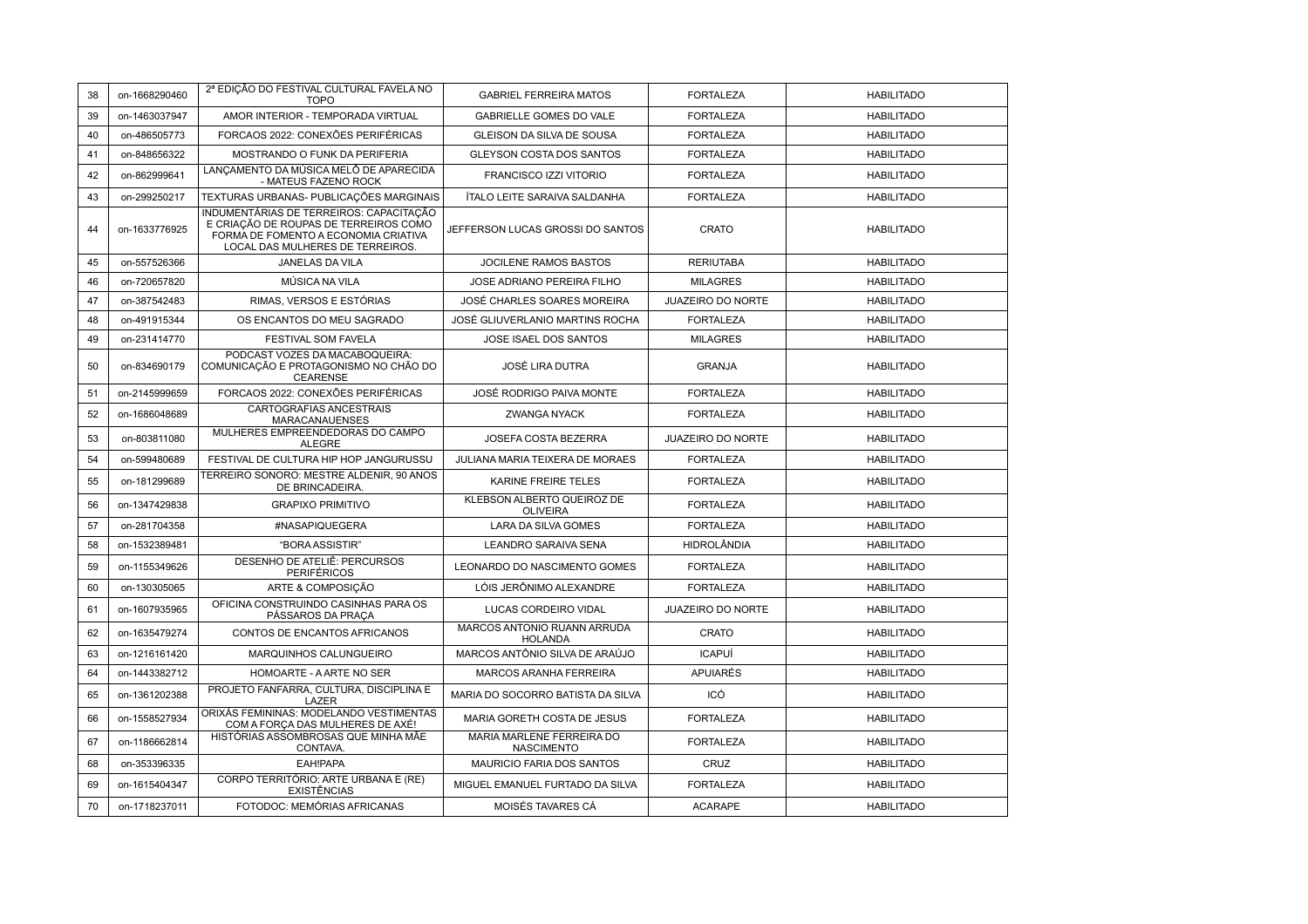| 71              | on-376712159                      | PALHAÇARIA NA PERIFA                                                                 | NIEPSON RODRIGUES DE OLIVEIRA<br>MELO | <b>FORTALEZA</b>       | <b>HABILITADO</b> |  |  |  |
|-----------------|-----------------------------------|--------------------------------------------------------------------------------------|---------------------------------------|------------------------|-------------------|--|--|--|
| 72              | on-1551642240                     | UM MATULÃO DE ESTÓRIAS                                                               | PEDRO ERNESTO DE MORAIS DE JESUS      | CRATO                  | <b>HABILITADO</b> |  |  |  |
| 73              | on-1476291346                     | PROJETO RIMAR & CRESCER                                                              | RAIMUNDA PRISCILA DO NASCIMENTO       | CAUCAIA                | <b>HABILITADO</b> |  |  |  |
| 74              | on-1547323010                     | ATELIÊ DE PRÁTICAS CRIATIVAS EM ARTES<br>VISUAIS DO PROJETO NOVA VIDA.               | RAWAN CARVALHO ALENCAR                | CRATO                  | <b>HABILITADO</b> |  |  |  |
| 75              | on-103117288                      | MANGUE: HISTÓRIAS E BORDADOS                                                         | REGINA TIMBÓ CATUNDA                  | <b>FORTALEZA</b>       | <b>HABILITADO</b> |  |  |  |
| 76              | on-1668957986                     | <b>MOSTRA RAPCORDEL</b>                                                              | RICARDO ALVES DA SILVA                | CRATO                  | <b>HABILITADO</b> |  |  |  |
| 77              | on-1768310302                     | NEGRA ZÚMBIDA                                                                        | ROBERTA KELLY LIMA DA SILVA           | <b>FORTALEZA</b>       | <b>HABILITADO</b> |  |  |  |
| 78              | on-2051605287                     | <b>ENTRE LINHAS</b>                                                                  | ROJANE ALVES DOS SANTOS               | <b>ITAPIPOCA</b>       | <b>HABILITADO</b> |  |  |  |
| 79              | on-379804537                      | <b>SHOW DELLAS</b>                                                                   | SILVÉRIO DOS ANJOS FILHO              | <b>AQUIRAZ</b>         | <b>HABILITADO</b> |  |  |  |
| 80              | on-561452114                      | <b>URUBUS</b>                                                                        | THYAGO GOIS CORREIA                   | <b>FORTALEZA</b>       | <b>HABILITADO</b> |  |  |  |
| 81              | on-1622632354                     | POD CAST PODSERSAL                                                                   | VICENTE WAGNER VIEIRA MACHADO         | <b>FORTALEZA</b>       | <b>HABILITADO</b> |  |  |  |
| 82              | on-136852575                      | PERFORMANCE/INSTALAÇÃO - NEGRUME DA<br><b>GUERRA</b>                                 | VICTOR DE FREITAS DA SILVA            | <b>FORTALEZA</b>       | <b>HABILITADO</b> |  |  |  |
| 83              | on-1507021059                     | FRAGMENTOS: DE UMA VIVÊNCIA E HISTÓRIA<br>PERIFÉRICA DAS COSTUREIRAS DO GENIBAÚ.     | WENDY MESQUITA DE MORAIS              | <b>FORTALEZA</b>       | <b>HABILITADO</b> |  |  |  |
| 84              | on-108070209                      | <b>BLUES DA LESTE EP</b>                                                             | WILLIAM VICTOR DE COUTO FERREIRA      | <b>FORTALEZA</b>       | <b>HABILITADO</b> |  |  |  |
|                 | <b>CATEGORIA GRUPOS/COLETIVOS</b> |                                                                                      |                                       |                        |                   |  |  |  |
|                 | Nº Inscrição                      | Projeto                                                                              | Proponente                            | Município              | <b>SITUAÇÃO</b>   |  |  |  |
| $\mathbf{1}$    | on-331955957                      | MEMÓRIAS DE MARIAS - MEU CEARÁ, NOSSA<br>CULTURA, NOSSA HISTÓRIA                     | ANA PRISCILA DO NASCIMENTO            | <b>FORTALEZA</b>       | <b>HABILITADO</b> |  |  |  |
| 2               | on-1067739904                     | QG DO PENSAMENTO: ESCOLA DE HIP HOP                                                  | ANTÔNIO JORGE DE LIMA JÚNIOR          | MARACANAÚ              | <b>HABILITADO</b> |  |  |  |
| 3               | on-216012015                      | ESPETÁCULO NAVIO NEGREIRO CEARÁ NEGRO                                                | ADDA QUILOMBOLA                       | <b>TURURU</b>          | <b>HABILITADO</b> |  |  |  |
| $\overline{4}$  | on-834564235                      | <b>ALVOROÇO</b>                                                                      | AMANDA LARISSA SILVA FREIRE           | <b>FORTALEZA</b>       | <b>HABILITADO</b> |  |  |  |
| 5               | on-2011638419                     | FESTIVAL NACIONAL CAPOEIRA CONVIDA                                                   | ANABEL BERNARDO PINHEIRO              | <b>FORTALEZA</b>       | <b>HABILITADO</b> |  |  |  |
| 6               | on-1266316772                     | BOOM BOOM BLACK NA RESISTÊNCIA PRETA DE<br><b>FORTALEZA</b>                          | ANGÉLICA LAÍS SILVA FREIRE            | <b>FORTALEZA</b>       | <b>HABILITADO</b> |  |  |  |
| $7\overline{ }$ | on-283993127                      | MOSTRA DE TALENTOS DA PERIFERIA                                                      | ANTÔNIO CLÁUDIO DA SILVA              | <b>FORTALEZA</b>       | <b>HABILITADO</b> |  |  |  |
| 8               | on-1911164272                     | MAR DE GINGA                                                                         | ANTONIO FÁBIO MENDES LESSA            | <b>FORTALEZA</b>       | <b>HABILITADO</b> |  |  |  |
| 9               | on-1824595001                     | SONS DO GUETO: SOUND SYSTEM NA REGIÃO<br>METROPOLITANA DE FORTALEZA.                 | ANTONIO FERREIRA DE SOUSA NETO        | <b>MARANGUAPE</b>      | <b>HABILITADO</b> |  |  |  |
| 10              | on-1453290509                     | BATUQUE NA SENZALA                                                                   | ANTONIO JEFFERSON COSTA DE SOUZA      | CAUCAIA                | <b>HABILITADO</b> |  |  |  |
| 11              | on-1394895058                     | FESTIVAL POTÊNCIAS PERIFÉRICAS<br>ARTE/CULTURA E PENSAMENTO.                         | APOLINÁRIO ALVES DE ALENAR            | <b>FORTALEZA</b>       | <b>HABILITADO</b> |  |  |  |
| 12              | on-1905394395                     | IX FESTIVAL DO PASSINHO - ED. FORTALEZA DO<br>REGGAE AO VOGUE!                       | BRUNO LIMA ANDRADE                    | CAUCAIA                | <b>HABILITADO</b> |  |  |  |
| 13              | on-395393422                      | 3ª EDIÇÃO DA AMOSTRA DE TALENTOS DA<br>PERIFERIA - A LIVE                            | CACIA MARIA RAMOS MATEUS              | <b>FORTALEZA</b>       | <b>HABILITADO</b> |  |  |  |
| 14              | on-351894689                      | FLORESCER NO BOM JARDIM: MARGARIDA EM<br><b>TERRA PERIFÉRICA</b>                     | CÁRITA GARDÊNIA DE SOUSA CAMPOS       | <b>FORTALEZA</b>       | <b>HABILITADO</b> |  |  |  |
| 15              | on-1346852317                     | "INEXPLICAVELMENTE CAPOEIRA!"- CURTA<br>TEMPORADA NO CENTRO CULTURAL MESTRE<br>LULA. | CARLA MARA HENRIQUE SILVA             | <b>FORTALEZA</b>       | <b>HABILITADO</b> |  |  |  |
| 16              | on-1930834569                     | FESTIVAL MEL GOMES DE ARTE E CULTURA                                                 | CARLOS DANIEL DE JESUS LEITE          | CAUCAIA                | <b>HABILITADO</b> |  |  |  |
| 17              | on-1680892745                     | UM SARAU NATALINO                                                                    | DARLYSON RODRIGUES BENEDITO           | CANINDÉ                | <b>HABILITADO</b> |  |  |  |
| 18              | on-1182085264                     | ESCOLA DE ARTES COMUNITÁRIA                                                          | DEREK COSTA VELASCO                   | JIJOCA DE JERICOACOARA | <b>HABILITADO</b> |  |  |  |
| 19              | on-274156482                      | LONAS ABERTAS COM A FAMÍLIA BARRUADA                                                 | DIEGO CLAYTON DA SILVA GOIS           | CAUCAIA                | <b>HABILITADO</b> |  |  |  |
| 20              | on-559228444                      | SARAU BATE PALMAS                                                                    | <b>ELANE FIDELES LIMA</b>             | <b>FORTALEZA</b>       | <b>HABILITADO</b> |  |  |  |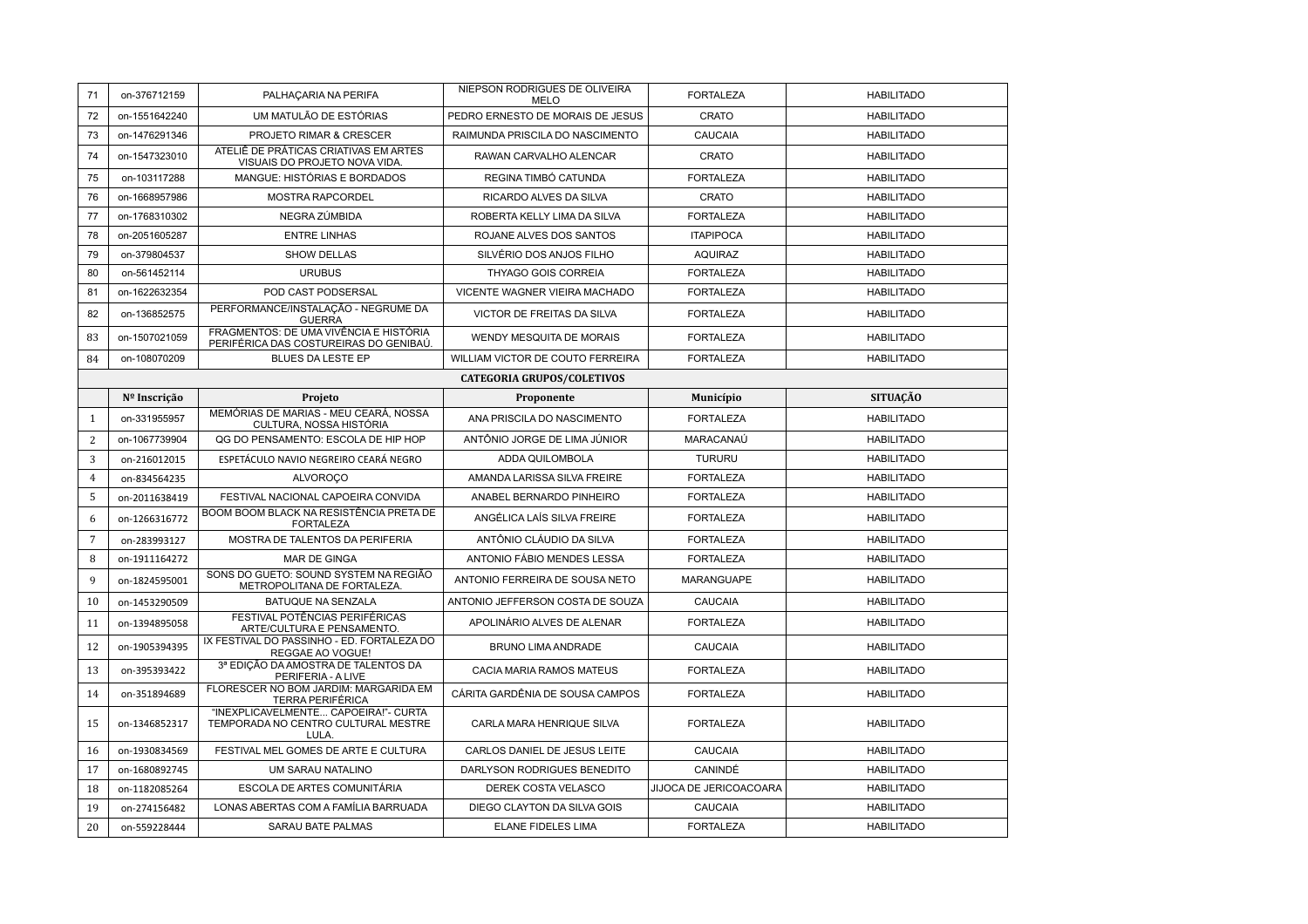| 21 | on-1546615409 | MANOBRA RADICAL                                                                                                                                                                                                                                                   | FELIPE DE SOUSA MAIA                                | <b>FORTALEZA</b>  | <b>HABILITADO</b> |
|----|---------------|-------------------------------------------------------------------------------------------------------------------------------------------------------------------------------------------------------------------------------------------------------------------|-----------------------------------------------------|-------------------|-------------------|
| 22 | on-1419345162 | 1ª FESTIVAL DE HIP HOP - ETAPA BREAKDANCE                                                                                                                                                                                                                         | FRANCISCO ALBERTO RODRIGUES DA<br><b>SILVA</b>      | <b>BATURITÉ</b>   | <b>HABILITADO</b> |
| 23 | on-9318526    | LINHAS TRANS, VIDAS COLORIDAS                                                                                                                                                                                                                                     | FRANCISCO CARLOS FREITAS                            | <b>FORTALEZA</b>  | <b>HABILITADO</b> |
| 24 | on-569380425  | <b>TARDINHA</b>                                                                                                                                                                                                                                                   | FRANCISCO DIEGO DE CARVALHO<br><b>MOREIRA</b>       | CRATO             | <b>HABILITADO</b> |
| 25 | on-1074493192 | DO HIP-HOP AO OPANIJÉ                                                                                                                                                                                                                                             | FRANCISCO ROBERTO PEREIRA DE<br><b>SOUSA</b>        | <b>FORTALEZA</b>  | <b>HABILITADO</b> |
| 26 | on-1963592850 | REC - RUA, EDUCAÇÃO E CULTURA                                                                                                                                                                                                                                     | FRANCISCO RONALDO SILVA COSTA                       | <b>FORTALEZA</b>  | <b>HABILITADO</b> |
| 27 | on-97333683   | CULTURA NA PERIFERIA AO SOM DO BERIMBAU                                                                                                                                                                                                                           | FRANCISCO WELLINGTON CAVALCANTE<br><b>RODRIGUES</b> | <b>SOBRAL</b>     | <b>HABILITADO</b> |
| 28 | on-1464603098 | PRIMEIRO VOOU                                                                                                                                                                                                                                                     | <b>GABRIELY SILVA MACHADO</b>                       | <b>FORTALEZA</b>  | <b>HABILITADO</b> |
| 29 | on-607340121  | PROJETO SÓCIO CULTURAL KEBRA MOLA                                                                                                                                                                                                                                 | HERMES NOGUEIRA EVANGELISTA<br><b>JUNIOR</b>        | <b>FORTALEZA</b>  | <b>HABILITADO</b> |
| 30 | on-1777156452 | REGGAE DANCA BERÊ                                                                                                                                                                                                                                                 | IZAMARA DE ALMEIDA COSTA                            | <b>FORTALEZA</b>  | <b>HABILITADO</b> |
| 31 | on-1020797206 | FARINHA POUCA, MEU PIRÃO PRIMEIRO                                                                                                                                                                                                                                 | JÉSSICA DE ARAÚJO TAVARES                           | <b>FORTALEZA</b>  | <b>HABILITADO</b> |
| 32 | on-1543117640 | VETES. CURUMINS E ERÊS - A BRINCADEIRA É A<br>DESCULPA PARA O ENCONTRO.                                                                                                                                                                                           | JÉSSICA LOURENÇA DA SILVA                           | <b>FORTALEZA</b>  | <b>HABILITADO</b> |
| 33 | on-1622762799 | PERIFERIA É HORA DE BRINCAR, COMBATENDO<br>A VIOLÊNCIA COM CULTURA POPULAR                                                                                                                                                                                        | <b>JESSICA TOMAZ DA SILVA</b>                       | <b>FORTALEZA</b>  | <b>HABILITADO</b> |
| 34 | on-737684675  | O PODER CURATIVO DAS FOLHAS                                                                                                                                                                                                                                       | JOÃO BATISTA PEREIRA DA SILVA                       | <b>FORTALEZA</b>  | <b>HABILITADO</b> |
| 35 | on-1936276720 | YALODÊ                                                                                                                                                                                                                                                            | JOÃO HUGO COSTA ALBUQUERQUE                         | <b>FORTALEZA</b>  | <b>HABILITADO</b> |
| 36 | on-1876559689 | PERIFERIA PRETA: NOIS É DA QUEBRADA.                                                                                                                                                                                                                              | JOHN WESLEY DE OLIVEIRA MONTEIRO                    | <b>BATURITÉ</b>   | <b>HABILITADO</b> |
| 37 | on-1784183129 | ZÉ ALMIR E AS MARIAS                                                                                                                                                                                                                                              | JOSÉ ALEXANDRE DA SILVA LIMA                        | <b>FORTALEZA</b>  | <b>HABILITADO</b> |
| 38 | on-250885725  | NOSSA HISTÓRIA                                                                                                                                                                                                                                                    | JOSE AUGUSTO CESAR SILVA                            | SANTANA DO ACARAÚ | <b>HABILITADO</b> |
| 39 | on-2078543274 | ARTE NA PERIFERIA                                                                                                                                                                                                                                                 | JOSÉ FLÁVIO CHAGAS                                  | <b>IGUATU</b>     | <b>HABILITADO</b> |
| 40 | on-234241330  | CARETAS DA CIDADANIA - REISADO INFANTIL<br><b>ITINERANTE</b>                                                                                                                                                                                                      | JOSÉ JONES CRUZ SOUSA                               | <b>GROAÍRAS</b>   | <b>HABILITADO</b> |
| 41 | on-2112695670 | CARAVANA CULTURAL                                                                                                                                                                                                                                                 | JOSÉ MARCELO MACHADO DOS SANTOS                     | <b>FORTALEZA</b>  | <b>HABILITADO</b> |
| 42 | on-1195324263 | ÓRÍN ÀSÉ : CÂNTICOS SAGRADOS                                                                                                                                                                                                                                      | JOSÉ THIAGO FERREIRA DA SILVA                       | <b>FORTALEZA</b>  | <b>HABILITADO</b> |
| 43 | on-878774740  | II MOSTRA FAVELA EM DIÁSPORA                                                                                                                                                                                                                                      | JULYA LETHYCIA ARAÚJO LIBANIO                       | <b>FORTALEZA</b>  | <b>HABILITADO</b> |
| 44 | on-979140156  | ESCOLA ITINERANTE DE DRAMATURGIA                                                                                                                                                                                                                                  | <b>LUCAS MARTINS DIAS</b>                           | <b>FORTALEZA</b>  | <b>HABILITADO</b> |
| 45 | on-869295471  | GASTRONOMIA EM TERRITÓRIOS ARTÍSTICOS E<br>CRIATIVOS DE PERIFERIAS DO CEARÁ: O<br>PRATINHO COMO COMIDA DE RUA                                                                                                                                                     | <b>LUCAS PINTO ALVES</b>                            | <b>FORTALEZA</b>  | <b>HABILITADO</b> |
| 46 | on-786181652  | DIVERSOS CORPOS - SUSTENTABILIDADE E<br>INCLUSÃO NA MODA                                                                                                                                                                                                          | MARCIA HELENA NUNES RODRIGUES                       | <b>FORTALEZA</b>  | <b>HABILITADO</b> |
| 47 | on-1634208560 | BATUQUE OMORISÁ DE MULHERES O<br>ENCANTOS DAS YABÁS                                                                                                                                                                                                               | MARCOS ANTONIO SILVA AMORIM                         | <b>FORTALEZA</b>  | <b>HABILITADO</b> |
| 48 | on-1320121672 | MARIAS NA COMUNIDADE -O USO DA<br>LUDICIDADE ATRAVÉS DAS BRINCADEIRAS<br>TRADICIONAIS POPULARES COMO FERRAMENTA<br>FACILITADORA NAS OFICINAS DE ARTE<br>EDUCAÇÃO E CULTURA POPULAR DO GRUPO<br>SOMOS TODAS MARIAS NA COMUNIDADE DAS<br>GOIABEIRAS/BARRA DO CEARÁ. | MARIA APARECIDA DE SOUSA MOURA                      | <b>FORTALEZA</b>  | <b>HABILITADO</b> |
| 49 | on-882199800  | SARAU E TRADIÇÃO: LUIZ, O REI DO BAIÃO!                                                                                                                                                                                                                           | MARIA DE LOURDES FERREIRA DE<br><b>FREITAS</b>      | CANINDÉ           | <b>HABILITADO</b> |
| 50 | on-898315858  | ILÚ AYO: RITMOS AFRO-BRASILEIROS NA<br>COMUNIDADE COCOS                                                                                                                                                                                                           | MARIA EDINA MARQUES FERREIRA                        | <b>GRANJEIRO</b>  | <b>HABILITADO</b> |
| 51 | on-1553032597 | CINERGIA - TERCEIRA TEMPORADA.                                                                                                                                                                                                                                    | MARIA GISLÂNDIA BARROS DE PAULO                     | <b>FORTALEZA</b>  | <b>HABILITADO</b> |
| 52 | on-770251976  | SOL DA PERIFERIA                                                                                                                                                                                                                                                  | MARIA MONIQUE DE SOUZA SANTOS                       | <b>FORTALEZA</b>  | <b>HABILITADO</b> |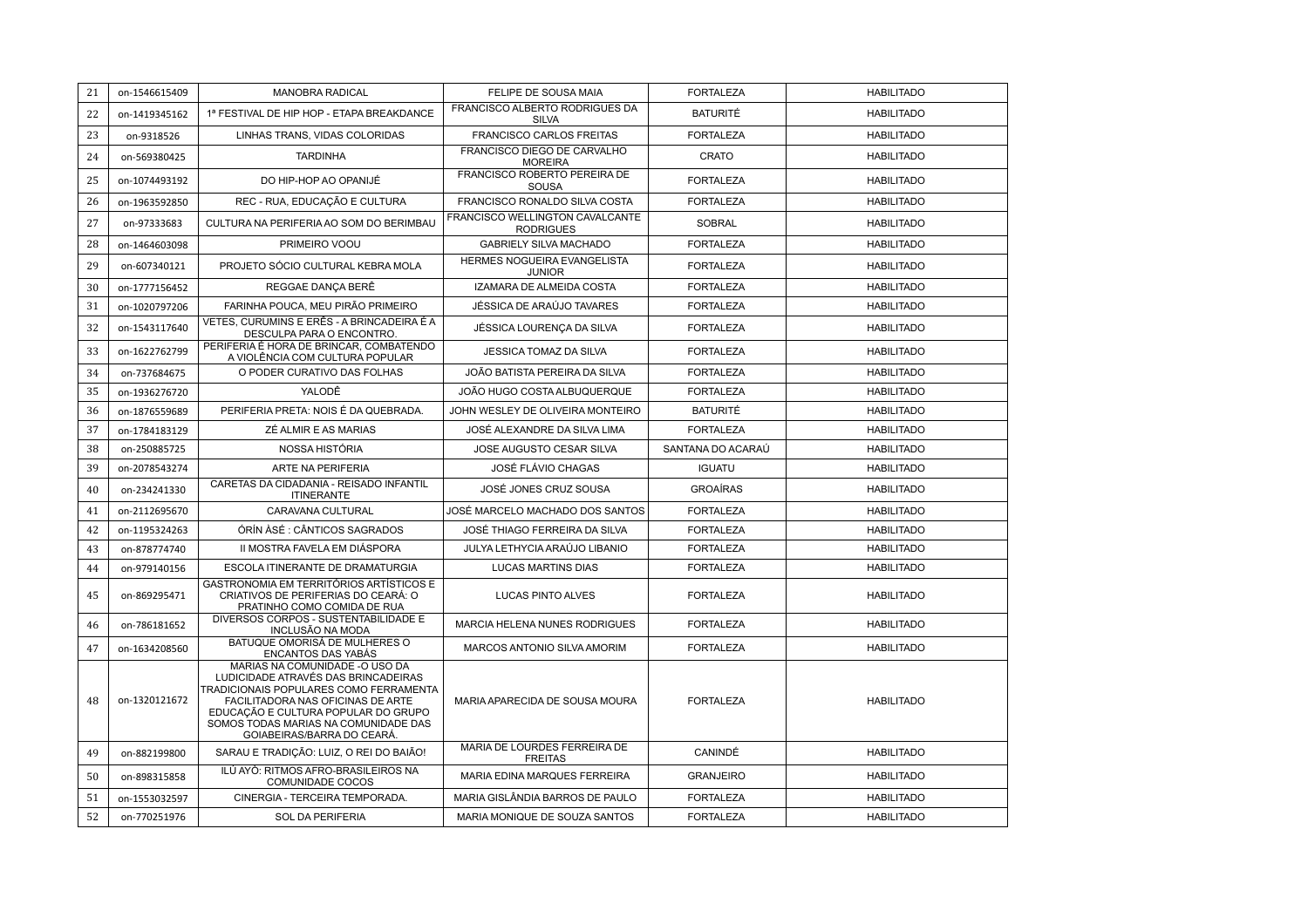| 53 | on-1399129108 | CINE CLUBINHO MAIS CULTURA                                       | MARILIA GABRIELA FERREIRA DE SÓSA           | <b>FORTALEZA</b>         | <b>HABILITADO</b> |
|----|---------------|------------------------------------------------------------------|---------------------------------------------|--------------------------|-------------------|
| 54 | on-1078934643 | PERIFERIA NÃO BREKA. É BREAK!                                    | MATEUS REINALDO DA SILVA                    | <b>PARACURU</b>          | <b>HABILITADO</b> |
| 55 | on-1070235168 | MÚSICA NA QUEBRADA                                               | MATHEUS ARAÚJO DE VASCONCELOS               | <b>FORTALEZA</b>         | <b>HABILITADO</b> |
| 56 | on-462899653  | SONS DA FAVELA                                                   | MAURÍCIO RIBEIRO DUARTE                     | <b>FORTALEZA</b>         | <b>HABILITADO</b> |
| 57 | on-1249060895 | QUIMBANDARIAS: TEMPO DE CURA                                     | PAOLLA MENCHETTI MARTINS                    | <b>FORTALEZA</b>         | <b>HABILITADO</b> |
| 58 | on-1946769211 | MOSTRA BTT DE POESIAS PERIFÉRICAS DE<br>MARACANAÚ                | PAULA JORDANA GOMES DO<br><b>NASCIMENTO</b> | MARACANAÚ                | <b>HABILITADO</b> |
| 59 | on-1196194064 | CURSO DE REPRODUÇÃO DE SABERES DO<br>OFÍCIO DA BAIANA DO ACARAJÉ | PAULO RICARDO MUNIZ DA COSTA                | <b>FORTALEZA</b>         | <b>HABILITADO</b> |
| 60 | on-299332448  | QUARTA COM MÚSICA NA PRACA                                       | PEDRO ALVES FEITOSA CAVALCANTE              | TAUÁ                     | <b>HABILITADO</b> |
| 61 | on-479663280  | SARAU DA INFÂNCIA                                                | SUZIANE GOMES DE ARAÚJO                     | <b>FORTALEZA</b>         | <b>HABILITADO</b> |
| 62 | on-1899324711 | NUMA NOITE CULTURAL: SARAU E INCLUSÃO                            | TAINARA JEHNIFER NUNES GOMES                | CANINDÉ                  | <b>HABILITADO</b> |
| 63 | on-2014856452 | O TEATRO QUE SE MOVE                                             | TAYNARA VIANA SOUSA                         | <b>FORTALEZA</b>         | <b>HABILITADO</b> |
| 64 | on-1482584909 | EXPOSIÇÃO FLUIR                                                  | TAYNNÁ PEIXOTO DE ALENCAR                   | <b>BARBALHA</b>          | <b>HABILITADO</b> |
| 65 | on-799099523  | PROJETO CARMELITA DE CAPOEIRA E CULTURA<br>AFRO-BRASILEIRA.      | <b>TIAGO DA SILVA</b>                       | CRATO                    | <b>HABILITADO</b> |
| 66 | on-601892366  | JANELA DA COMUNIDADE                                             | VALDENOR XAVIER DE MOURA                    | <b>FORTALEZA</b>         | <b>HABILITADO</b> |
| 67 | on-473379187  | MILAGRE NAS ÁGUAS                                                | <b>WESLEN SILVA PAIVA</b>                   | <b>FORTALEZA</b>         | <b>HABILITADO</b> |
| 68 | on-1694766998 | HORTA DA QUEBRADA CULTURAL                                       | <b>WESLEY DE FREITAS PEREIRA</b>            | <b>JUAZEIRO DO NORTE</b> | <b>HABILITADO</b> |

|                | <b>LISTA DE INABILITADOS</b>          |                                                                                            |                                 |                  |                                                                                                                                                                                                                                                   |  |  |
|----------------|---------------------------------------|--------------------------------------------------------------------------------------------|---------------------------------|------------------|---------------------------------------------------------------------------------------------------------------------------------------------------------------------------------------------------------------------------------------------------|--|--|
|                | <b>CATEGORIA ARTISTAS INDIVIDUAIS</b> |                                                                                            |                                 |                  |                                                                                                                                                                                                                                                   |  |  |
| $N^{\Omega}$   | Nº Inscrição                          | Projeto                                                                                    | Proponente                      | Município        | <b>MOTIVO DA INABILITAÇÃO</b>                                                                                                                                                                                                                     |  |  |
|                | on-241248415                          | CYPHER RITMO E POESIA                                                                      | ANA CARLA EUFRASIO MENESES      | <b>SOBRAL</b>    | Descumprimento do Comprovação de Atuação<br>na Periferia                                                                                                                                                                                          |  |  |
| 2              | on-1885538013                         | CAPOEIRARTE CULTURA E CIDADANIA                                                            | <b>BEATRIZ FERREIRA FACO</b>    | <b>EUSÉBIO</b>   | Descumprimento do Comprovação de Atuação<br>na Periferia                                                                                                                                                                                          |  |  |
| 3              | on-666575210                          | À DERIVA NA AMÉRICA DO SUL-NÁUFRAGOS NA<br>PERIFA.                                         | <b>BRENA CANTO BASTOS</b>       | <b>FORTALEZA</b> | Descumprimento do Comprovação de Atuação<br>na Periferia                                                                                                                                                                                          |  |  |
| $\overline{4}$ | on-1013121151                         | FEIRA GASTRONÔMICA E CULTURAL DO BAIRRO<br>PRESIDENTE KENNEDY                              | BRUNO SAMPAIO LAURENIO          | <b>FORTALEZA</b> | Descumprimento do Comprovação de Atuação<br>na Periferia                                                                                                                                                                                          |  |  |
| 5              | on-1677018908                         | <b>VIVA ZUMBI</b>                                                                          | CARLOS ANTONIO DOS SANTOS LIMA  | CRATO            | Descumprimento: CÒPIA RG e CPF<br>(obrigatório), Comprovante de endereço<br>atualizado nos últimos 3 meses (obrigatório),<br>Declaração de residência (caso o comprovante<br>de residência seja em nome de terceiros), Ações<br>de Acessibilidade |  |  |
| 6              | on-673135958                          | ARTE CIRCULAR NO PIRAMBU - OFICINA DE<br>ARTE ACESSÍVEL PARA NÃO-OUVINTES                  | CAROLINA MOTA CAPASSO           | <b>FORTALEZA</b> | Descumprimento do CÒPIA RG e CPF<br>(obrigatório)                                                                                                                                                                                                 |  |  |
|                | on-93466906                           | SABORES ESQUECIDOS - UM RESGATE DAS<br>PLANTAS ALIMENTÍCIAS NÃO CONVENCIONAIS -<br>PANC'S. | CLAUDEMI DA SILVA DE SOUZA      | CAUCAIA          | Descumprimento do Comprovação de Atuação<br>na Periferia                                                                                                                                                                                          |  |  |
| 8              | on-2090093946                         | FESTIVAL PÃO NOSSO DE CADA DIA                                                             | DANIEL RIBEIRO GUIMARÃES        | <b>FORTALEZA</b> | Descumprimento: Comprovante de endereço<br>atualizado nos últimos 3 meses (obrigatório),<br>Currículo com histórico de<br>atuação artístico e/ou cultural nos últimos 02<br>(dois) anos (obrigatório)                                             |  |  |
| 9              | on-13132388                           | <b>CANTA PERIFERIA</b>                                                                     | <b>EDSON BEZERRA FONTELES</b>   | <b>SOBRAL</b>    | Descumprimento do Comprovação de Atuação<br>na Periferia                                                                                                                                                                                          |  |  |
| 10             | on-1665089585                         | UNIVERSO FEMININO                                                                          | EMANUELLE DE ABREU CÂMARA SILVA | CAUCAIA          | Descumprimento do Comprovação de Atuação<br>na Periferia                                                                                                                                                                                          |  |  |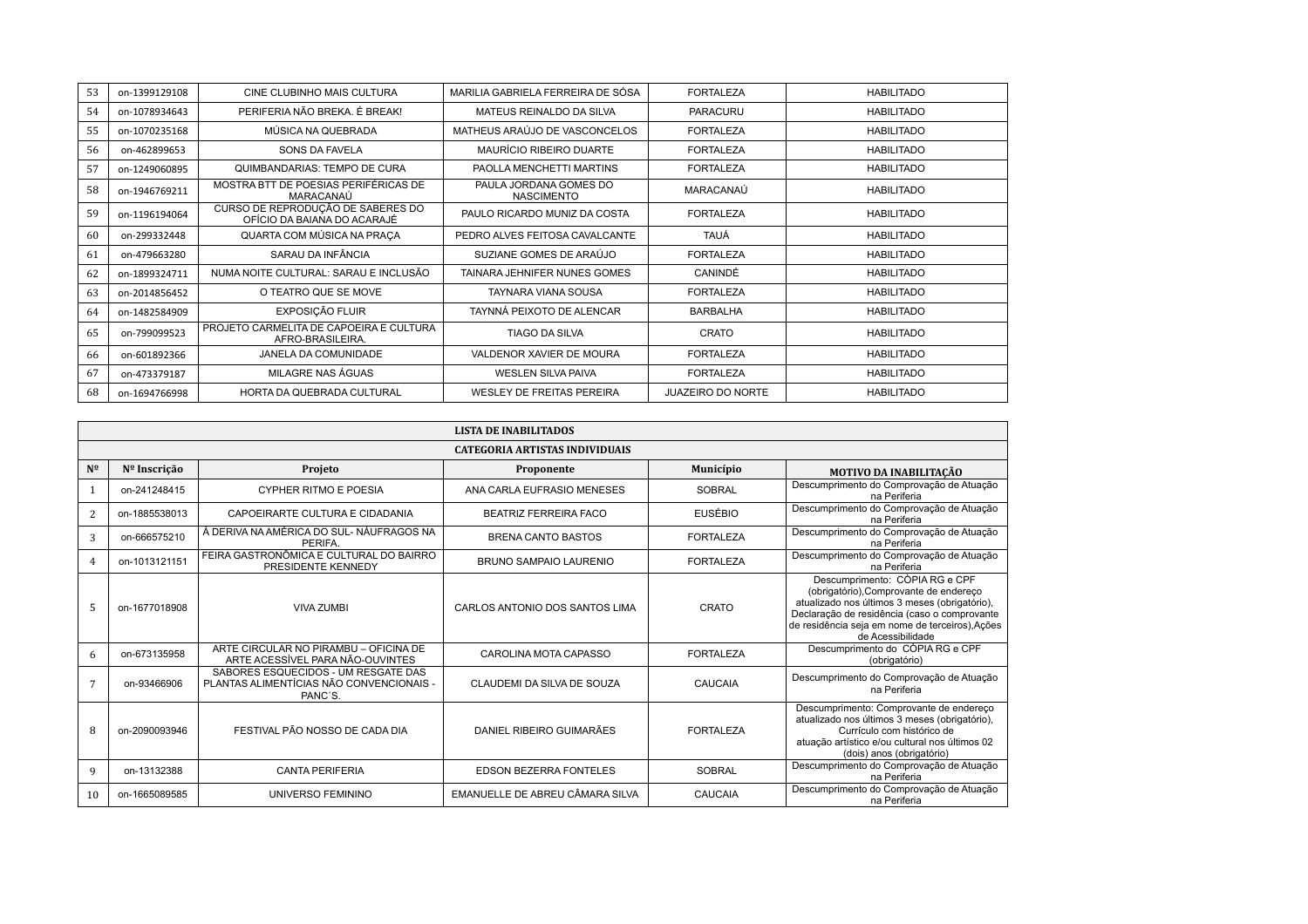| 11 | on-1094220438 | ARTESANARIAS DE QUEBRADA                                                                                     | ERICK SOUSA DE SOUS                                 | <b>FORTALEZA</b> | Descumprimento: CÒPIA RG e CPF<br>(obrigatório), Comprovante de endereço<br>atualizado nos últimos 3 meses (obrigatório)                                                                                                                                       |
|----|---------------|--------------------------------------------------------------------------------------------------------------|-----------------------------------------------------|------------------|----------------------------------------------------------------------------------------------------------------------------------------------------------------------------------------------------------------------------------------------------------------|
| 12 | on-1772836075 | 1ª PARADA LGBTQIA+ DE MILAGRES                                                                               | FRANCINALDO DE SOUSA SANTOS                         | <b>MILAGRES</b>  | Descumprimento: Currículo com histórico de<br>atuação artístico e/ou cultural nos últimos 02<br>(dois) anos (obrigatório), Comprovação de<br>Atuação na Periferia                                                                                              |
| 13 | on-908134171  | ARTESANATO DA ALDEIA GIRITA                                                                                  | FRANCISCA ÂNGELA PEREIRA DA SILVA                   | MONSENHOR TABOSA | Descumprimento: Ficha técnica (com nome,<br>função e breve currículo dos integrantes)<br>(obrigatório), Comprovação de Atuação na<br>Periferia                                                                                                                 |
| 14 | on-274494589  | CIRANDA DE SABERES ARTÍSTICOS E<br>CULTURAIS DA LUSOFONIA                                                    | FRANCISCA TAINARA EUGENIO DA SILVA                  | QUIXADÁ          | Descumprimento do Comprovação de Atuação<br>na Periferia                                                                                                                                                                                                       |
| 15 | on-367160944  | SEMINÁRIO LOWBROW                                                                                            | FRANCISCO CHARLES ARAUJO LESSA<br><b>FILHO</b>      | CRATO            | Descumprimento do Comprovação de Atuação<br>na Periferia                                                                                                                                                                                                       |
| 16 | on-819359482  | <b>POETRIAS</b>                                                                                              | <b>FRANCISCO RONIELLE TEIXEIRA</b><br><b>DUARTE</b> | <b>SOBRAL</b>    | Descumprimento: Comprovação de Atuação na<br>Periferia, Ações de Acessibilidade                                                                                                                                                                                |
| 17 | on-167455725  | ARTE DRAG EM CENA                                                                                            | <b>GLOSS ALVES</b>                                  | MASSAPÊ          | Descumprimento do Comprovação de Atuação<br>na Periferia                                                                                                                                                                                                       |
| 18 | on-237986168  | A PUJANÇA DAS MATAS CEARENSES                                                                                | JESSÉ MARTINS ALVES FERREIRA                        | CAUCAIA          | Descumprimento do Comprovação de Atuação<br>na Periferia                                                                                                                                                                                                       |
| 19 | on-2042178487 | ESCOLA DE CIRCO E TEATRO INFANTIL DO<br>SERTÃO CENTRAL                                                       | JONH WELLINGTON RICARDO DA SILVA                    | QUIXERAMOBIM     | Descumprimento do Comprovação de Atuação<br>na Periferia                                                                                                                                                                                                       |
| 20 | on-1885541085 | TONY THUG O RAPPER                                                                                           | KARLA GÉSCIA T QUEIROZ                              | <b>BATURITÉ</b>  | Descumprimento do Comprovação de Atuação<br>na Periferia                                                                                                                                                                                                       |
| 21 | on-1426602051 | MONTÃO DE ARTE NA RURAL, VENHA CURTIR<br>COM A MIAU!                                                         | LAÍS DA COSTA SANTOS                                | CAUCAIA          | Descumprimento do Comprovação de Atuação<br>na Periferia                                                                                                                                                                                                       |
| 22 | on-2020874598 | PROJETO FEBE - COMUNIDADE NOVA VIDA                                                                          | LEVI DE OLIVEIRA QUEIROZ                            | <b>FORTALEZA</b> | Descumprimento do Currículo com histórico de<br>atuação artístico e/ou cultural nos últimos 02<br>(dois) anos (obrigatório)                                                                                                                                    |
| 23 | on-1099856671 | QUE FILME É HOJE                                                                                             | LUAN RODRIGUES DO NASCIMENTO                        | <b>SOBRAL</b>    | Descumprimento do Comprovação de Atuação<br>na Periferia                                                                                                                                                                                                       |
| 24 | on-2032028398 | MULHERES EM MOVIMENTO                                                                                        | LUANA ARAÚJO DE SOUZA                               | CRATO            | Descumprimento do Comprovação de Atuação<br>na Periferia                                                                                                                                                                                                       |
| 25 | on-447623799  | MOSTRA PLURICULTURAL DE AMANIUTUBA<br>(OURO BRANCO).                                                         | LUCAS AMÂNCIO BARBOSA DE SANTANA                    | <b>CRATO</b>     | Descumprimento: CÒPIA RG e CPF<br>(obrigatório), Comprovação de Atuação na<br>Periferia                                                                                                                                                                        |
| 26 | on-86646721   | LABORATÓRIO DO CONFINAMENTO                                                                                  | LUCAS DINIZ VAZ                                     | <b>FORTALEZA</b> | Descumprimento: Declaração de residência<br>(caso o comprovante de residência seja em<br>nome de terceiros), Ações de Acessibilidade                                                                                                                           |
| 27 | on-2033529291 | PREVENINDO COM HUMOR                                                                                         | LUCIANO ALVES LOPES                                 | <b>FORTALEZA</b> | Descumprimento: CÓPIA RG e CPF<br>(obrigatório), Comprovação de Atuação na<br>Periferia                                                                                                                                                                        |
| 28 | on-2126384092 | PROJETO COALHO                                                                                               | LUCILDA CAVALCANTE LOURENÇO                         | CAUCAIA          | Descumprimento: Declaração de residência<br>(caso o comprovante de residência seja em<br>nome de terceiros), Currículo com histórico de<br>atuação artístico e/ou cultural nos últimos 02<br>(dois) anos (obrigatório), Comprovação de<br>Atuação na Periferia |
| 29 | on-1352028607 | ENTRE FOLHAS E BENÇÃOS: AS<br>REZADEIRAS/BENZEDEIRAS E<br>REZADORES/BENZEDORES EM ACARAPE E<br>REDENÇÃO - CE | <b>MARCIA KARINE GOMES GARCEZ</b>                   | CAUCAIA          | Descumprimento do Comprovação de Atuação<br>na Periferia                                                                                                                                                                                                       |
| 30 | on-218326385  | <b>GATA LÁ DAZAREA</b>                                                                                       | MARIA ANGELICA BATISTA DA SILVA                     | MARACANAÚ        | Descumprimento: Comprovante de endereço<br>atualizado nos últimos 3 meses (obrigatório),<br>Comprovação de Atuação na Periferia                                                                                                                                |
| 31 | on-724135053  | HORA DE DANÇAR                                                                                               | MARIA CLARA TELES DOURADO DE<br><b>ARAGÃO</b>       | <b>SOBRAL</b>    | Descumprimento do Comprovação de Atuação<br>na Periferia                                                                                                                                                                                                       |
| 32 | on-1536243448 | DO ANCESTRAL À RESISTÊNCIA                                                                                   | MARIA JÉSSICA GOMES DA SILVA                        | <b>CRATEÚS</b>   | Descumprimento do Proponente pode participar<br>do edital: SIM (não foi premiado 2021/2022) ou<br>NÃO (foi premiado 2021/2022)                                                                                                                                 |
| 33 | on-938504738  | PERIFERIA. EMPREENDEDORISMO E MULHERES<br>NEGRAS: ESCUTA ISSO!                                               | MEIRIANE DO NASCIMENTO SILVA                        | <b>FORTALEZA</b> | Descumprimento do Ações de Acessibilidade                                                                                                                                                                                                                      |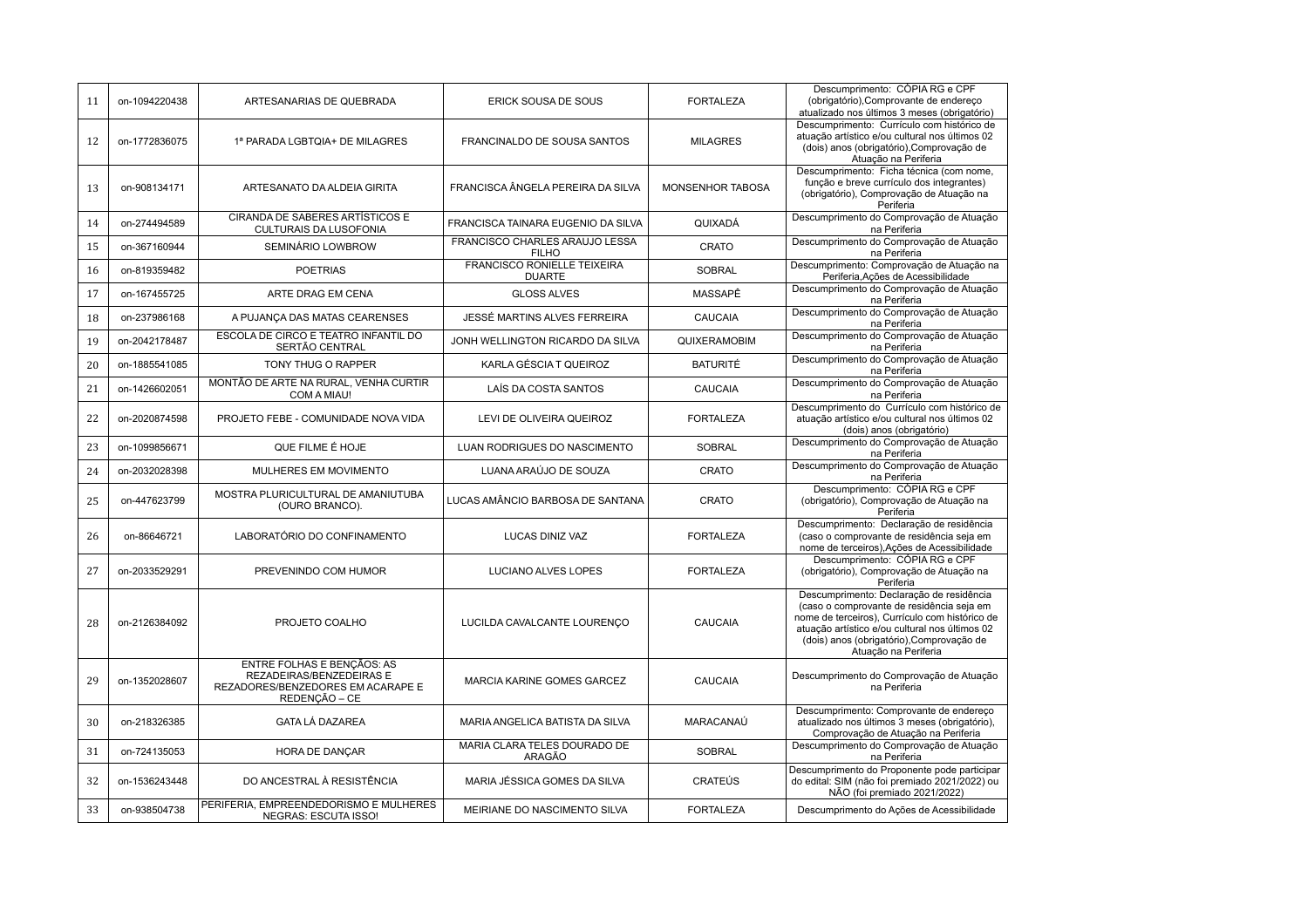| 34              | on-1977944050 | SAFO: A ESCRITA DE MULHERES QUE AMAM<br><b>OUTRAS MULHERES</b>                                 | MILENE FERNANDES CORREIA                        | CAUCAIA              | Descumprimento do Comprovação de Atuação<br>na Periferia                                                                                                                                                           |
|-----------------|---------------|------------------------------------------------------------------------------------------------|-------------------------------------------------|----------------------|--------------------------------------------------------------------------------------------------------------------------------------------------------------------------------------------------------------------|
| 35              | on-497757048  | <b>DIÁSPORA</b>                                                                                | NATALIA MENEZES CORREIA                         | CAUCAIA              | Descumprimento do Comprovação de Atuação<br>na Periferia                                                                                                                                                           |
| 36              | on-255133748  | DANÇAR E SE EXPRESSAR                                                                          | NATANAEL MARTINS FREIRE                         | MARACANAÚ            | Descumprimento: Ficha técnica (com nome,<br>função e breve currículo dos integrantes)<br>(obrigatório), Comprovação de Atuação na<br>Periferia                                                                     |
| 37              | on-2126794497 | IV CONCURSO DE MICROCONTOS FANTÁSTICOS<br><b>SARAUS</b>                                        | OZIEL HERBERT DE ARAÚJO PEREIRA                 | MARACANAÚ            | Descumprimento do Comprovação de Atuação<br>na Periferia                                                                                                                                                           |
| 38              | on-1141404578 | NOVA RUSSAS: 100 ANOS DE HISTÓRIAS E<br>CONQUISTAS. (3ª PARADA DA DIVERSIDADE<br>NOVARUSSENSE) | PAULO RICARDO ANDRADE DA COSTA                  | <b>NOVA RUSSAS</b>   | Descumprimento: Ficha técnica (com nome,<br>função e breve currículo dos integrantes)<br>(obrigatório), Comprovação de Atuação na<br>Periferia                                                                     |
| 39              | on-1975134327 | <b>IMAGEM EMPREENDEDORA</b>                                                                    | PRISCILA BEZERRA DA ROCHA                       | <b>FRECHEIRINHAS</b> | Descumprimento do Comprovação de Atuação<br>na Periferia                                                                                                                                                           |
| 40              | on-1699811227 | FLASH MOB - MINHAS ORIGENS                                                                     | RAPHAEL REIS DE SOUSA                           | <b>FORTALEZA</b>     | Descumprimento: Comprovante de endereço<br>atualizado nos últimos 3 meses (obrigatório),<br>Comprovação de Atuação na Periferia, Ações de<br>Acessibilidade                                                        |
| 41              | on-1264675360 | A TERCEIRA GERAÇÃO DE TEATRO DE<br><b>BONECOS</b>                                              | ROSEANE DOS SANTOS VALENTE                      | <b>ICAPUÍ</b>        | Descumprimento do Comprovante de endereço<br>atualizado nos últimos 3 meses (obrigatório)                                                                                                                          |
| 42              | on-2086274266 | <b>CAPOEIRINHAS</b>                                                                            | SIDNEY JOSÉ SARAIVA                             | <b>VARJOTA</b>       | Descumprimento do Currículo com histórico de<br>atuação artístico e/ou cultural nos últimos 02<br>(dois) anos (obrigatório)                                                                                        |
| 43              | on-1277166195 | <b>JARDIM INVISÍVEL</b>                                                                        | THIAGO NASCIMENTO DA SILVA                      | MARACANAÚ            | Descumprimento do Comprovação de Atuação<br>na Periferia                                                                                                                                                           |
| 44              | on-488123914  | CINEMA NA PRAÇA                                                                                | VINÍCIUS CHAVES ALMEIDA                         | <b>SOBRAL</b>        | Descumprimento do Comprovação de Atuação<br>na Periferia                                                                                                                                                           |
| 45              | on-1162611469 | CONTORNO NORTE                                                                                 | VIRGÍNIA PAULA PINHO FREITAS                    | MARACANAÚ            | Descumprimento do Comprovação de Atuação<br>na Periferia                                                                                                                                                           |
| 46              | on-637363182  | <b>INSÓLITO FESTIVAL</b>                                                                       | WASHINGTON MOREIRA DUARTE                       | <b>SOBRAL</b>        | Descumprimento: Comprovação de Atuação na<br>Periferia, Ações de Acessibilidade                                                                                                                                    |
| 47              | on-1512207813 | HORTA DA QUEBRADA CULTURAL                                                                     | <b>WSLEY DE FREITAS PEREIRA</b>                 | JUAZEIRO DO NORTE    | Descumprimento do Pessoa física (maior de 18<br>anos, residente<br>e domiciliada no estado do Ceará) (obrigatório)                                                                                                 |
|                 |               |                                                                                                | <b>CATEGORIA GRUPOS/COLETIVOS</b>               |                      |                                                                                                                                                                                                                    |
| N <sup>o</sup>  | Nº Inscrição  | Projeto                                                                                        | Proponente                                      | Município            | MOTIVO DA INABILITAÇÃO                                                                                                                                                                                             |
| 1               | on-881606724  | RESPEITE O NOSSO AXÉ! VENHO AQUI TE<br>CONTAR, CRENCAS E TRADIÇÕES DO NOSSO<br>LUGAR!          | ALINE CABRAL FREIRE DE SOUZA                    | <b>SOBRAL</b>        | Descumprimento do Proponente pode participar<br>PREMIADO NO PRÊMIO DE CULTURAS<br>AFRO-BRASILEIRAS 2021                                                                                                            |
| $\overline{c}$  | on-1766598316 | LABORATÓRIO DE CRIAÇÃO                                                                         | ANA BEATRIZ JERONIMO DE SOUSA                   | CAUCAIA              | Descumprimento: Comprovante de endereço<br>atualizado nos últimos 3 meses (obrigatório),<br>Comprovação de Atuação na Periferia                                                                                    |
| 3               | on-294543945  | XIRÊ - O CÍRCULO ANCESTRAL                                                                     | DERISVAL SILVA DOS SANTOS                       | <b>FORTALEZA</b>     | Descumprimento do Proponente pode participar<br>PREMIADO NO PRÊMIO DE CULTURAS<br>AFRO-BRASILEIRAS 2021                                                                                                            |
| $\overline{4}$  | on-563833205  | NOSSOS PAIS E AVÔS NOS CONTARAM E NOS<br>CONTAM.                                               | FRANCISCA LUCIVANE GOMES FARIAS                 | <b>PORANGA</b>       | Descumprimento: Currículo com histórico de<br>atuação artístico e/ou cultural nos últimos 02<br>(dois) anos (obrigatório), Ficha técnica (com<br>nome, função e breve currículo dos integrantes)<br>(obrigatório), |
| 5               | on-1134981898 | 1ª FESTIVAL DE BREAKDANCE DE BATURITÉ                                                          | FRANCISCO ALBERTO RODRIGUES DAA<br><b>SILVA</b> | <b>BATURITÉ</b>      | Descumprimento do Pessoa física (maior de 18<br>anos, residente<br>e domiciliada no estado do Ceará) (obrigatório)                                                                                                 |
| 6               | on-364985145  | RAINHAS DA DIVERSIDADE DO CEARÁ                                                                | <b>FRANCISCO MATIAS VIEIRA</b>                  | <b>CRATEÚS</b>       | Descumprimento do Ações de Acessibilidade                                                                                                                                                                          |
| $7\phantom{.0}$ | on-454185549  | 4ª EDIÇÃO DO TEATRO NA PERIFERIA                                                               | <b>GERMANA CAVALCANTE TAVARES</b>               | MARACANAÚ            | Descumprimento do Comprovação de Atuação<br>na Periferia                                                                                                                                                           |
| 8               | on-936382995  | FECC (FESTIVAL DE ESPORTE E CULTURA DO<br>CARIRI)                                              | GILBERTO DE SANTOS DE LIMA                      | CRATO                | Descumprimento: Currículo com histórico de<br>atuação artístico e/ou cultural nos últimos 02<br>(dois) anos (obrigatório), Comprovação de<br>Atuação na Periferia                                                  |